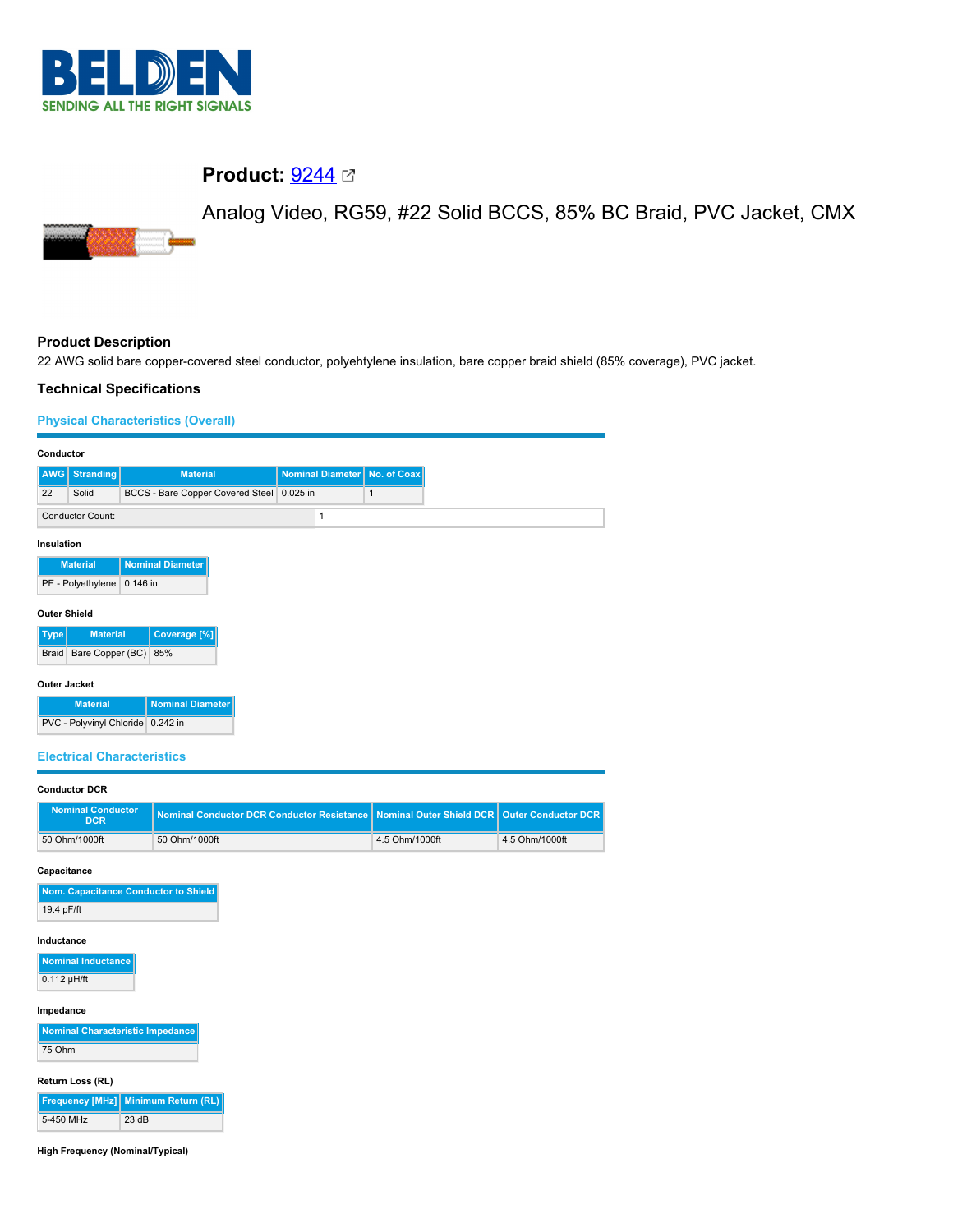|            | <b>Frequency [MHz] Nom. Insertion Loss</b> |
|------------|--------------------------------------------|
| $1$ MH $z$ | $0.6$ dB/100ft                             |
| 10 MHz     | 1.1 dB/100ft                               |
| 50 MHz     | 2.4 dB/100ft                               |
| 100 MHz    | 3.4 dB/100ft                               |
| 200 MHz    | 4.9 dB/100ft                               |
| 400 MHz    | 7 dB/100ft                                 |
| 700 MHz    | 9.7 dB/100ft                               |
| 900 MHz    | 11.1 dB/100ft                              |
| 1000 MHz   | 12 dB/100ft                                |

#### **Delay**

**Nominal Delay Nominal Velocity of Propagation (VP) [%]** 1.54 ns/ft 66%

## **Power Rating**

|           |       | Frequency [MHz]   Max. Power Rating [W]   Nominal Power Rating [W] |
|-----------|-------|--------------------------------------------------------------------|
| 50 MHz    | 470 W | 470 W                                                              |
| 100 MHz   | 310 W | 310 W                                                              |
| 300 MHz   | 160 W | 160 W                                                              |
| 500 MHz   | 115 W | 115 W                                                              |
| 1.000 MHz | 76 W  | 76 W                                                               |

# **Voltage**

| Non-UL Voltage Rating UL Voltage Rating |                  |
|-----------------------------------------|------------------|
| 1700 V RMS                              | <b>150 V RMS</b> |

## **Temperature Range**

| Non-UL Temp Rating:          | $80^{\circ}$ C |
|------------------------------|----------------|
| Operating Temperature Range: | -40°C To +80°C |

# **Mechanical Characteristics**

| Bulk Cable Weight:           | 33 lbs/1000ft     |
|------------------------------|-------------------|
| Max. Pull Tension:           | 67 lbs            |
| Min. Bend Radius/Minor Axis: | 2.5 <sub>in</sub> |

# **Standards**

| NEC/(UL) Compliance:     | <b>CMX</b>           |
|--------------------------|----------------------|
| CEC/C(UL) Compliance:    | <b>CMX</b>           |
| UL AWM Style Compliance: | AWM 1354 (30 V 80°C) |
| <b>CPR Euroclass:</b>    | Eca                  |
| RG Type:                 | 59                   |
| Series Type:             | 59                   |

# **Applicable Environmental and Other Programs**

| <b>Environmental Space:</b>                  | Indoor/Outdoor                |
|----------------------------------------------|-------------------------------|
| EU Directive 2000/53/EC (ELV):               | <b>Yes</b>                    |
| EU Directive 2011/65/EU (RoHS 2):            | Yes                           |
| EU Directive 2012/19/EU (WEEE):              | <b>Yes</b>                    |
| EU Directive 2015/863/EU (RoHS 2 amendment): | Yes                           |
| EU Directive Compliance:                     | EU Directive 2003/11/EC (BFR) |
| EU CE Mark:                                  | Yes                           |
| MII Order #39 (China RoHS):                  | Yes                           |

# **Suitability**

| Suitability - Indoor:  | Yes |
|------------------------|-----|
| Suitability - Outdoor: | Yes |

# **Flammability, LS0H, Toxicity Testing**

| 1.1.1.1<br>UL<br>. a allia v | $\mathbf{M}$<br>. . |
|------------------------------|---------------------|
|                              |                     |